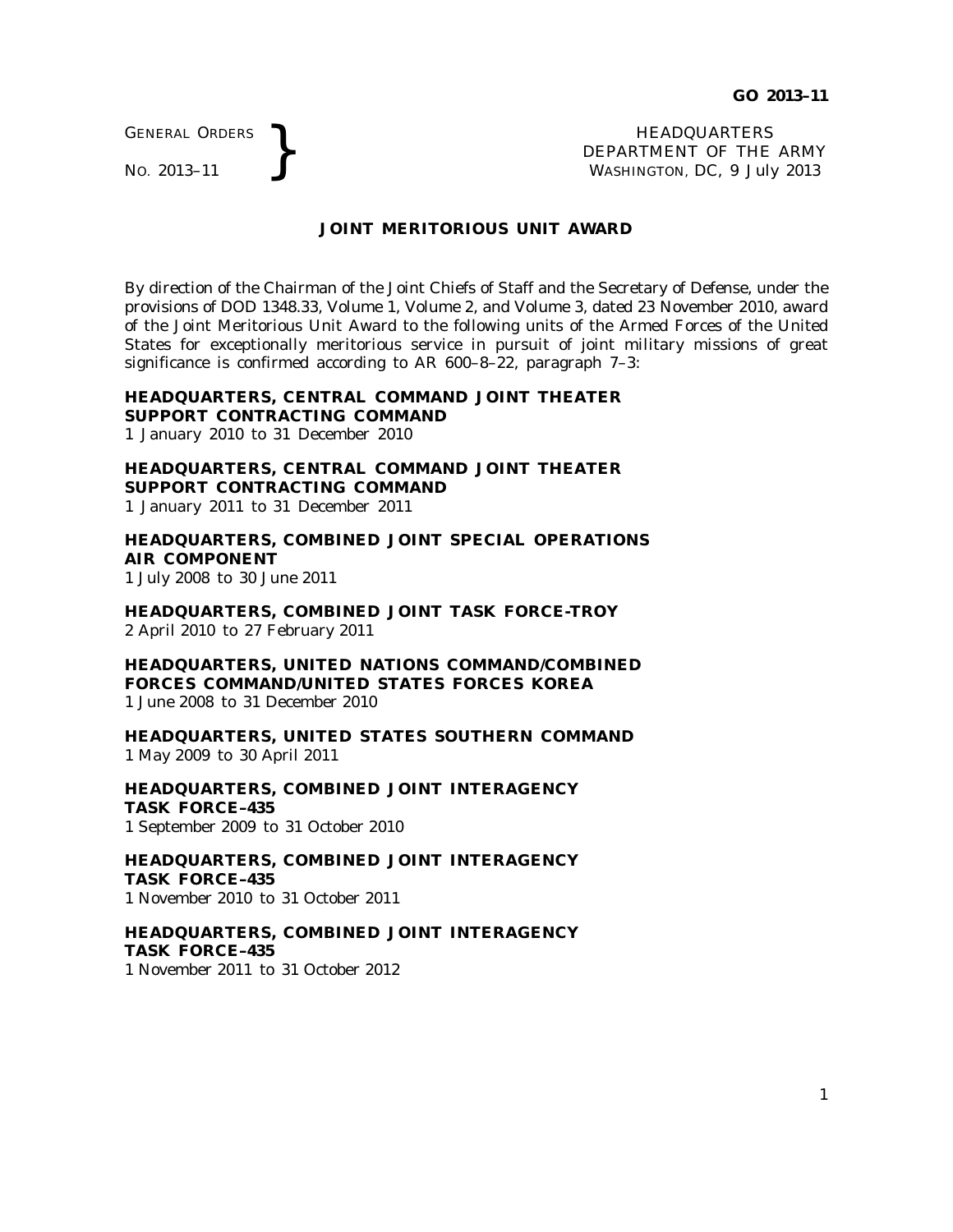**GO 2013–11**

**HEADQUARTERS, OFFICE OF THE DEFENSE REPRESENTATIVE-PAKISTAN** 1 June 2008 to 31 July 2011

**HEADQUARTERS, COMBINED JOINT SPECIAL OPERATIONS TASK FORCE-ARABIAN PENINSULA** 2 February 2010 to 1 February 2011

**HEADQUARTERS, JOINT SUSTAINMENT COMMAND-AFGHANISTAN** 17 October 2010 to 25 July 2011

**HEADQUARTERS, JOINT TASK FORCE-GUANTANAMO** 15 June 2007 to 15 June 2011

**HEADQUARTERS, MULTI-NATIONAL FORCE-IRAQ**

14 May 2004 to 15 December 2005 (to include the following assigned or attached units)

Task Force 134 Joint Area Support Group

**HEADQUARTERS, MULTI-NATIONAL CORPS-IRAQ** 15 December 2006 to 18 February 2008

**HEADQUARTERS, AFGHANISTAN THREAT FINANCE CELL** 18 March 2009 to 1 July 2011

**HEADQUARTERS, JOINT INTERAGENCY TASK FORCE SOUTH** 1 June 2008 to 30 June 2011

**HEADQUARTERS, COMBINED JOINT SPECIAL OPERATIONS TASK FORCE-ARABIAN PENINSULA** 1 August 2009 to 1 February 2010

**HEADQUARTERS, COMBINED JOINT INTERAGENCY TASK FORCE-NEXUS** 24 October 2009 to 29 October 2010

**HEADQUARTERS, JOINT FORCES SPECIAL OPERATIONS COMPONENT COMMAND-IRAQ** 28 August 2010 to 15 December 2011

**HEADQUARTERS, COMBINED JOINT SPECIAL OPERATIONS TASK FORCE-AFGHANISTAN** 1 April 2010 to 15 May 2011

**HEADQUARTERS, JOINT SPECIAL OPERATIONS COMMAND** 21 January 2012 to 25 January 2012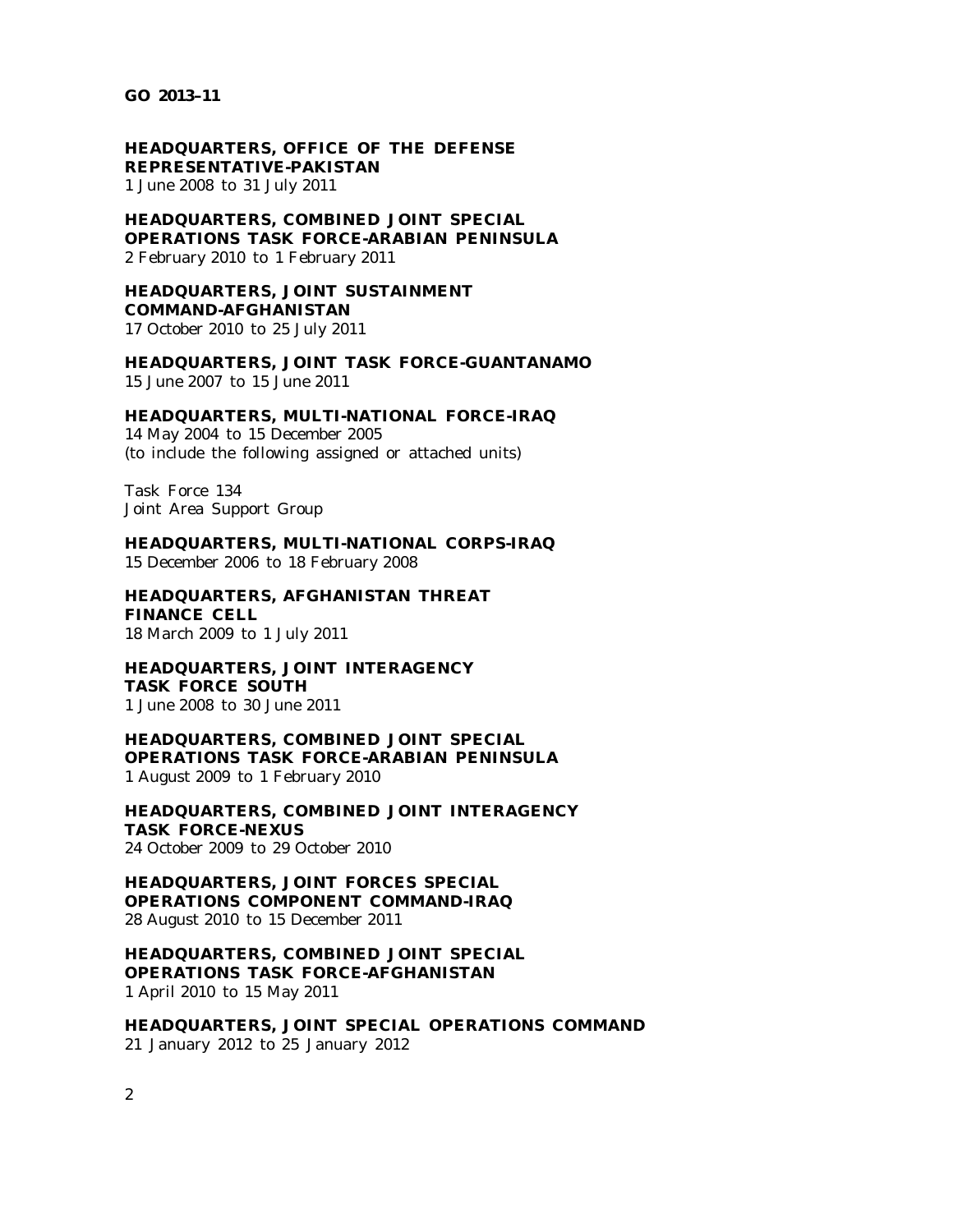# **HEADQUARTERS, NORTH AMERICAN AEROSPACE DEFENSE COMMAND AND HEADQUARTERS, UNITED STATES NORTHERN COMMAND**

1 January 2010 to 31 December 2011 (to include the following assigned or attached units)

Joint Task Force-North Joint Task Force-Civil Support Joint Task Force-National Capital Region Continental North American Aerospace Defense Region Alaskan North American Aerospace Defense Region Western Air Defense Sector Eastern Air Defense Sector

## **HEADQUARTERS, COMBINED JOINT TASK FORCE-HORN OF AFRICA**

1 April 2010 to 31 March 2012

### **HEADQUARTERS, UNITED STATES PACIFIC COMMAND**

20 October 2009 to 9 March 2012 (to include the following assigned or attached units)

Asia Pacific Center for Security Studies Center of Excellence in Disaster Management and Humanitarian Assistance Standing Joint Forces Headquarters Joint Interagency Task Force West Joint Intelligence Operations Center Joint POW/MIA Accounting Command Special Operations Command Pacific Headquarters, U.S. Forces Japan Headquarters, Alaskan Command Joint Typhoon Warning Center Joint Special Operations Task Force-Philippines Joint Task Force–505 Joint Task Force–519

#### **HEADQUARTERS, UNITED STATES JOINT FORCES COMMAND**

1 February 2008 to 6 August 2010 (to include the following assigned or attached units)

Joint Warfare Analysis Center Joint Systems Integration Center Joint Interoperability Division Joint Personnel Recovery Agency Special Operations Command-Joint Forces Command Joint Fires Integration and Interoperability Team Joint Enabling Capabilities Command Joint Communications Support Element Joint Unmanned Aircraft System Center of Excellence Joint Irregular Warfare Center Joint Center for Operational Analysis